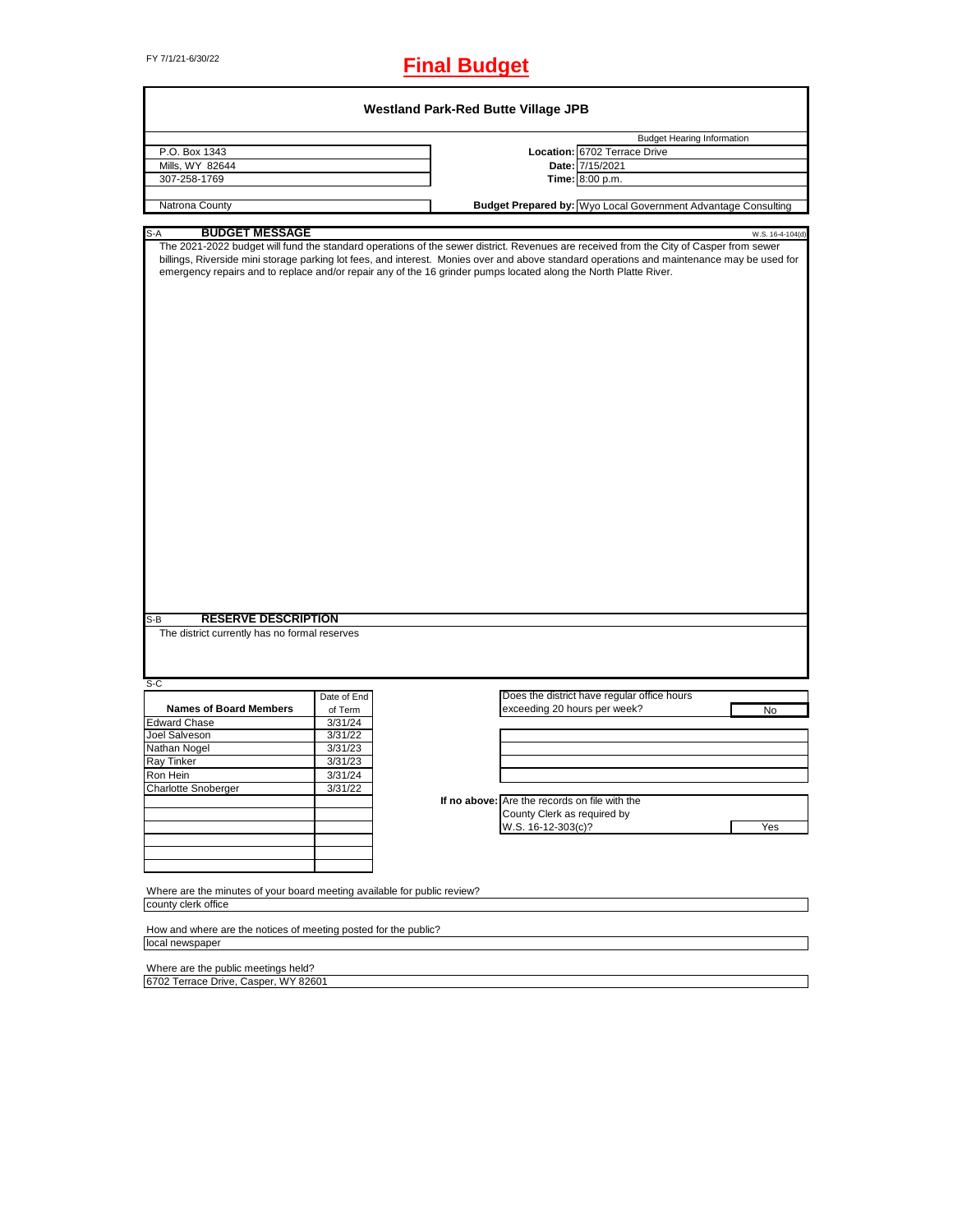### **FINAL BUDGET SUMMARY**

| <b>OVERVIEW</b> |                                                             | 2019-2020<br>Actual | 2020-2021<br>Estimated | 2021-2022<br>Proposed | Final Approval |
|-----------------|-------------------------------------------------------------|---------------------|------------------------|-----------------------|----------------|
| $S-1$           | <b>Total Budgeted Expenditures</b>                          | \$23,410            | \$14.511               | \$25,800              | \$26,000       |
| $S-2$           | <b>Total Principal to Pay on Debt</b>                       | \$0                 | \$0                    | \$0                   | \$0            |
| $S-3$           | <b>Total Change to Restricted Funds</b>                     | \$0                 | \$0                    | \$0                   | \$0            |
| $S-4$           | <b>Total General Fund and Forecasted Revenues Available</b> | \$82,129            | \$79,822               | \$96,031              | \$96,311       |
| $S-5$           | Amount requested from County Commissioners                  | \$0 <sub>1</sub>    | \$0                    | \$0                   | \$0            |
| $S-6$           | <b>Additional Funding Needed:</b>                           |                     |                        | \$0                   | \$0            |

|              | <b>REVENUE SUMMARY</b>                       | 2019-2020<br>Actual | 2020-2021<br>Estimated | 2021-2022<br>Proposed | <b>Final Approval</b>               |
|--------------|----------------------------------------------|---------------------|------------------------|-----------------------|-------------------------------------|
|              |                                              |                     |                        |                       |                                     |
| $S-7$        | <b>Operating Revenues</b>                    | \$20,981            | \$20,445               | \$27,600              | \$27,600                            |
| $S-8$        | Tax levy (From the County Treasurer)         | \$0                 | \$0                    | \$0                   | \$0                                 |
| $S-9$        | <b>Government Support</b>                    | \$0                 | \$0                    | \$0                   | \$0                                 |
| $S-10$       | Grants                                       | \$0                 | \$0                    | \$0                   | \$0                                 |
| $S-11$       | Other County Support (Not from Co. Treas.)   | \$0                 | \$0                    | \$0                   | \$0                                 |
| $S-12$       | <b>Miscellaneous</b>                         | \$1,807             | \$36                   | \$120                 | \$400                               |
| $S-13$       | <b>Other Forecasted Revenue</b>              | \$0                 | \$0                    | \$3.000               | \$3,000                             |
|              |                                              |                     |                        |                       |                                     |
| $S-14$       | <b>Total Revenue</b>                         | \$22.788            | \$20.481               | \$30.720              | \$31.000                            |
|              | FY 7/1/21-6/30/22                            |                     |                        |                       | Westland Park-Red Butte Village JPB |
|              | <b>EXPENDITURE SUMMARY</b>                   | 2019-2020           | 2020-2021              | 2021-2022             | <b>Final Approval</b>               |
|              |                                              | Actual              | Estimated              | Proposed              |                                     |
| $S-15$       | <b>Capital Outlay</b>                        | \$8.962             | \$6.980                | \$6.980               | \$6.980                             |
| $S-16$       | <b>Interest and Fees On Debt</b>             | \$0                 | \$0                    | \$0                   | \$0                                 |
| $S-17$       | <b>Administration</b>                        | \$6,268             | \$211                  | \$400                 | \$600                               |
| $S-18$       | <b>Operations</b>                            | \$7,580             | \$6,720                | \$17,820              | \$17,820                            |
| $S-19$       | <b>Indirect Costs</b>                        | \$600               | \$600                  | \$600                 | \$600                               |
| <b>S-20R</b> | <b>Expenditures paid by Reserves</b>         | \$0                 | \$0                    | \$0                   | \$0                                 |
| $S-20$       | <b>Total Expenditures</b>                    | \$23,410            | \$14,511               | \$25,800              | \$26,000                            |
|              |                                              |                     |                        |                       |                                     |
|              | <b>DEBT SUMMARY</b>                          | 2019-2020           | 2020-2021              | 2021-2022             | <b>Final Approval</b>               |
|              |                                              | Actual              | Estimated              | Proposed              |                                     |
| $S-21$       | <b>Principal Paid on Debt</b>                | \$0                 | \$0                    | \$0                   | \$0                                 |
|              |                                              |                     |                        |                       |                                     |
|              | <b>CASH AND INVESTMENTS</b>                  | 2019-2020           | 2020-2021              | 2021-2022             | <b>Final Approval</b>               |
|              |                                              | Actual              | Estimated              | Proposed              |                                     |
|              |                                              |                     |                        |                       |                                     |
| $S-22$       | <b>TOTAL GENERAL FUNDS</b>                   | \$59,341            | \$59,341               | \$65,311              | \$65,311                            |
|              | <b>Summary of Reserve Funds</b>              |                     |                        |                       |                                     |
| $S-23$       | <b>Beginning Balance in Reserve Accounts</b> |                     |                        |                       |                                     |
| $S-24$       | a. Sinking and Debt Service Funds            | \$0                 | \$0                    | \$0                   | \$0                                 |
| $S-25$       | b. Reserves                                  | \$0                 | \$0                    | \$0                   | \$0                                 |
| $S-26$       | c. Bond Funds                                | \$0                 | \$0                    | \$0                   | \$0                                 |
|              | Total Reserves (a+b+c)                       | \$0                 | \$0                    | \$0                   | \$0                                 |
| $S-27$       | Amount to be added                           |                     |                        |                       |                                     |
| $S-28$       | a. Sinking and Debt Service Funds            | \$0                 | \$0                    | \$0                   | \$0                                 |
| $S-29$       | b. Reserves                                  | \$0                 | \$0                    | \$0                   | \$0                                 |

 $S-30$  c. Bond Funds **the added (a+b+c)** c. Bond Funds **be added (a+b+c)**  $\frac{1}{30}$   $\frac{1}{30}$   $\frac{1}{30}$   $\frac{1}{30}$   $\frac{1}{30}$   $\frac{1}{30}$   $\frac{1}{30}$   $\frac{1}{30}$   $\frac{1}{30}$   $\frac{1}{30}$   $\frac{1}{30}$   $\frac{1}{30}$   $\frac{1}{30}$   $\frac{$ Total to be added (a+b+c)

S-31 **Subtotal** \$0 \$0 \$0 S-32 Less Total to be spent to the second second to the second to the second second second second second second S-33 **TOTAL RESERVES AT END OF FISCAL YEAR The SO \$0** \$0 \$0 \$0 \$0 \$0

*End of Summary*

*Budget Officer / District Official (if not same as "Submitted by")*

Date adopted by Special District

Mills, WY 82644 **DISTRICT ADDRESS:** P.O. Box 1343 **PREPARED BY:** Wyo Local Government Advantagent Advantage Consulting Consulting Consulting PREPARED BY: Wyo Local Government Advantagent

**DISTRICT PHONE:** 307-258-1769

1/23/19 *Form approved by Wyoming Department of Audit, Public Funds Division Prepared in compliance with the Uniform Municipal Fiscal Procedures Act (W.S. 16-4-101 through 124) as it applies.*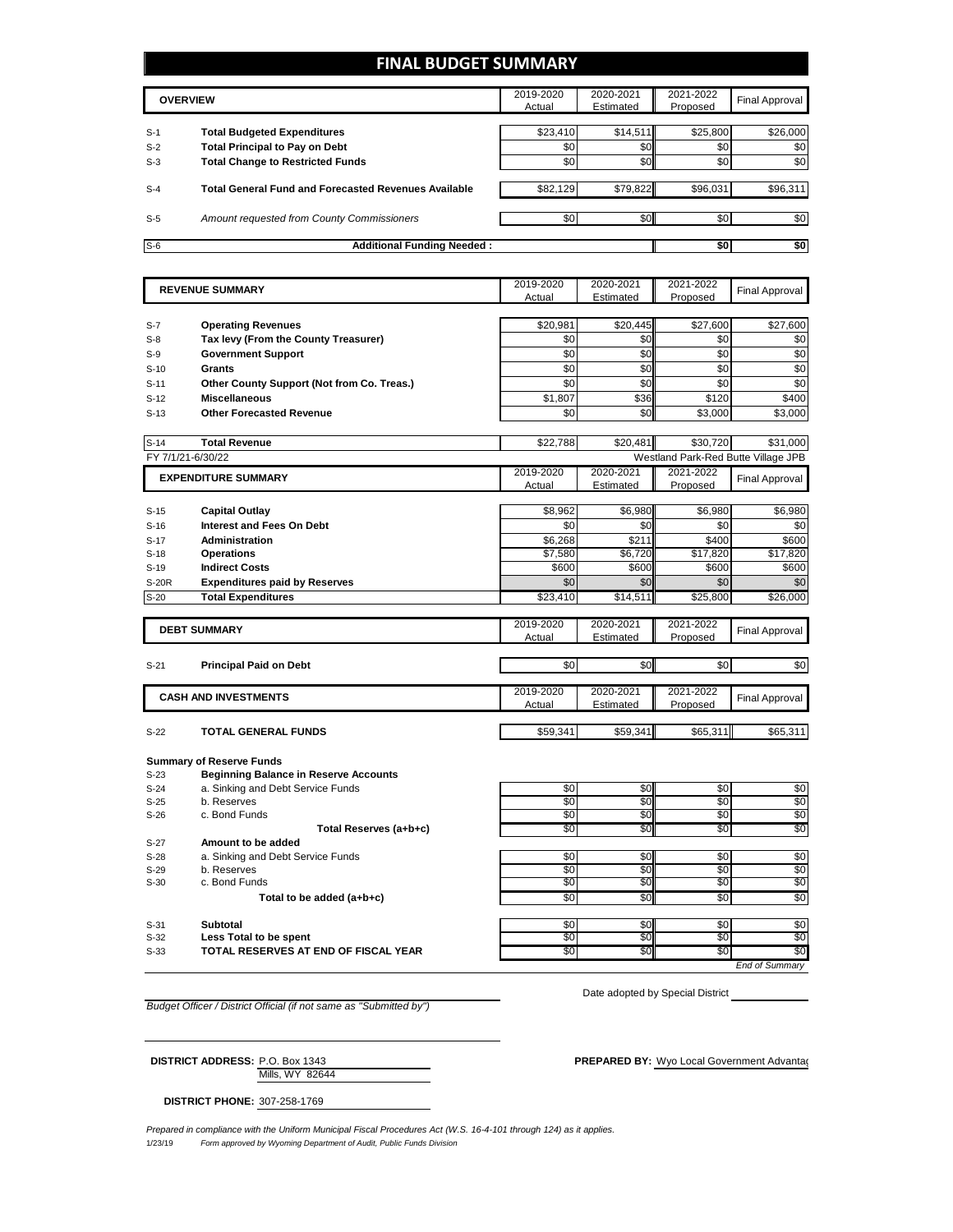# **Final Budget**

|           | Westland Park-Red Butte Village JPB                                      |                                 |                     |                        | <b>FYE</b>            | 6/30/2022             |
|-----------|--------------------------------------------------------------------------|---------------------------------|---------------------|------------------------|-----------------------|-----------------------|
|           | <b>NAME OF DISTRICT/BOARD</b>                                            |                                 |                     |                        |                       |                       |
|           | <b>PROPERTY TAXES AND ASSESSMENTS</b>                                    |                                 |                     |                        |                       |                       |
|           |                                                                          | <b>DOA Chart</b><br>of Accounts | 2019-2020<br>Actual | 2020-2021<br>Estimated | 2021-2022<br>Proposed | <b>Final Approval</b> |
| $R-1$     | <b>Property Taxes and Assessments Received</b>                           |                                 |                     |                        |                       |                       |
| $R-1.1$   | Tax Levy (From the County Treasurer)                                     | 4001                            |                     |                        |                       |                       |
| R-1.2     | Other County Support (see note on the right)                             | 4005                            |                     |                        |                       |                       |
|           | <b>FORECASTED REVENUE</b>                                                |                                 |                     |                        |                       |                       |
|           |                                                                          |                                 |                     |                        |                       |                       |
|           |                                                                          | <b>DOA Chart</b>                | 2019-2020           | 2020-2021              | 2021-2022             | <b>Final Approval</b> |
|           |                                                                          | of Accounts                     | Actual              | Estimated              | Proposed              |                       |
| $R-2$     | <b>Revenues from Other Governments</b>                                   |                                 |                     |                        |                       |                       |
| $R-2.1$   | State Aid                                                                | 4211                            |                     |                        |                       |                       |
| R-2.2     | Additional County Aid (non-treasurer)                                    | 4237<br>4237                    |                     |                        |                       |                       |
| R-2.3     | City (or Town) Aid                                                       | 4237                            |                     |                        |                       |                       |
| $R-2.4$   | Other (Specify)                                                          |                                 |                     |                        |                       |                       |
| $R - 2.5$ | <b>Total Government Support</b>                                          |                                 | \$0                 | \$0                    | \$0                   | \$0                   |
| $R-3$     | <b>Operating Revenues</b>                                                |                                 |                     |                        |                       |                       |
| R-3.1     | <b>Customer Charges</b>                                                  | 4300                            | \$20,444<br>\$537   | \$20,445               | \$27,000              | \$27,000              |
| $R - 3.2$ | Sales of Goods or Services                                               | 4300<br>4503                    |                     | \$0                    | \$600                 | \$600                 |
| R-3.3     | <b>Other Assessments</b>                                                 |                                 |                     |                        |                       |                       |
| $R - 3.4$ | <b>Total Operating Revenues</b><br><b>Grants</b>                         |                                 | \$20.981            | \$20.445               | \$27,600              | \$27,600              |
| $R-4$     |                                                                          |                                 |                     |                        |                       |                       |
| $R - 4.1$ | <b>Direct Federal Grants</b><br>R-4.2 Federal Grants thru State Agencies | 4201<br>4201                    |                     |                        |                       |                       |
| R-4.3     | <b>Grants from State Agencies</b>                                        | 4211                            |                     |                        |                       |                       |
| $R - 4.4$ | <b>Total Grants</b>                                                      |                                 | $\overline{50}$     | \$0                    | \$0                   | \$0                   |
| $R-5$     | <b>Miscellaneous Revenue</b>                                             |                                 |                     |                        |                       |                       |
| $R - 5.1$ | Interest                                                                 | 4501                            | \$134               | \$36                   | \$120                 | \$120                 |
| $R-5.2$   | Other: Specify<br>Parking Lot Fees                                       | 4500                            | \$1,673             |                        |                       |                       |
| $R-5.3$   | <b>Other: See Additional</b>                                             |                                 |                     |                        |                       | \$280                 |
| $R-5.4$   | <b>Total Miscellaneous</b>                                               |                                 | \$1,807             | \$36                   | \$120                 | \$400                 |
| $R-5.5$   | <b>Total Forecasted Revenue</b>                                          |                                 | \$22,788            | \$20,481               | \$27,720              | \$28,000              |
|           |                                                                          |                                 |                     |                        |                       |                       |
| $R-6$     | <b>Other Forecasted Revenue</b>                                          |                                 |                     |                        |                       |                       |
| R-6.1     | a. Other past due as estimated by Co. Treas.                             | 4004                            |                     |                        |                       |                       |
|           | R-6.2 b. Other forecasted revenue (specify):                             |                                 |                     |                        |                       |                       |
|           | <b>D.C.O.</b> roimburgement for grinder repoir                           | 4E <sub>0</sub>                 |                     |                        | co con                | no ooo                |

R-6.3 reimbursement for grinder repair **4500 \$3,000 \$3,000 \$3,000 \$3,000 \$3,000 \$3,000 \$3,000 \$3,000 \$3,000 \$3,000 \$3,000 \$3,000 \$3,000 \$3,000 \$3,000 \$3,000 \$4,000 \$3,000 \$4,000 \$4,000 \$4,000 \$4,000 \$4,000 \$4,000 \$4,000 \$4** R-6.4 **4500**

R-6.5

R-6.6 **Total Other Forecasted Revenue (a+b)** 

| 4004 |     |                 |         |         |
|------|-----|-----------------|---------|---------|
|      |     |                 |         |         |
| 4500 |     |                 | \$3,000 | \$3,000 |
| 4500 |     |                 |         |         |
|      |     |                 |         |         |
|      | \$0 | $\overline{50}$ | \$3,000 | \$3,000 |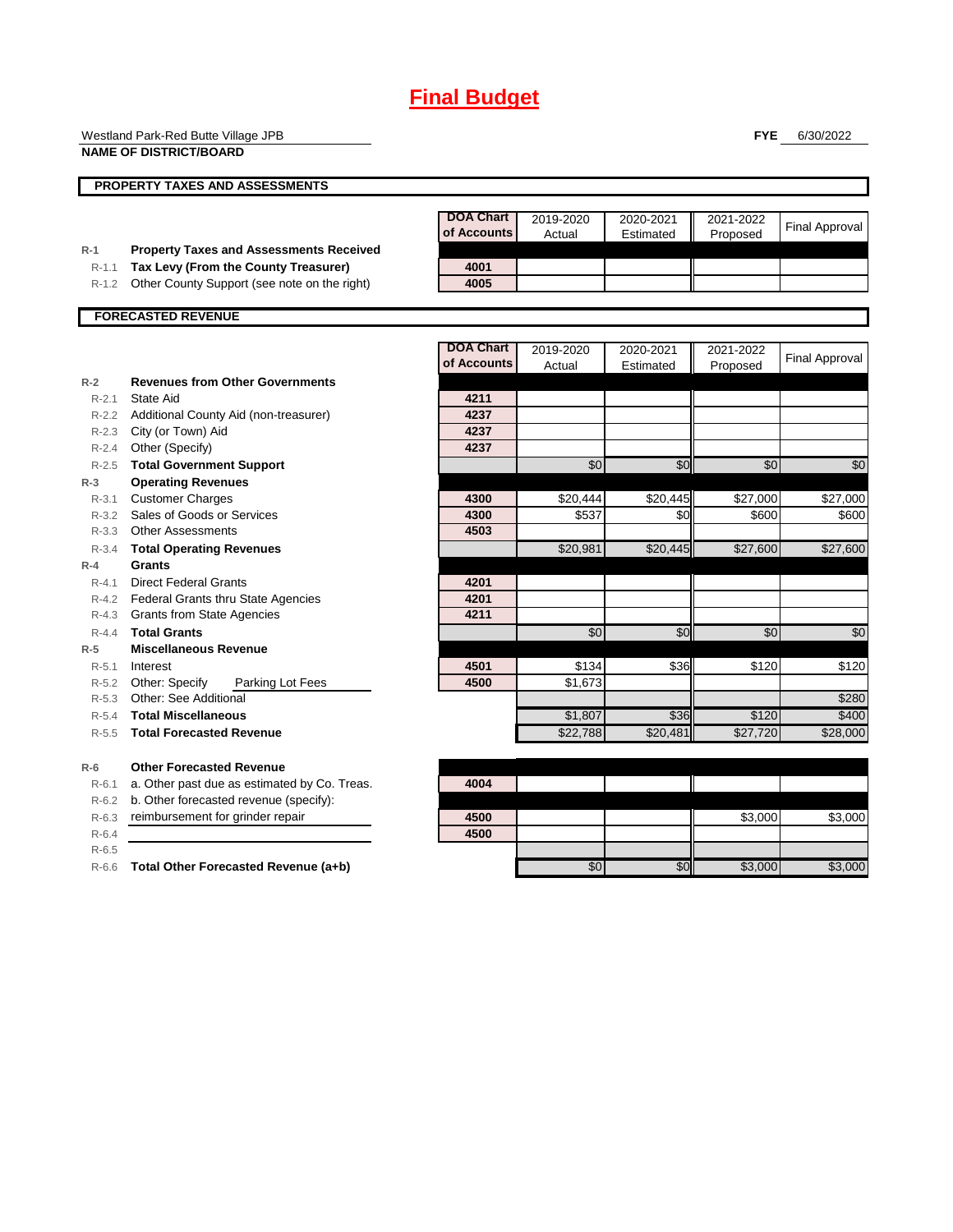### **CAPITAL OUTLAY BUDGET**

|           |                       | UI ACCUL |
|-----------|-----------------------|----------|
| E-1       | <b>Capital Outlay</b> |          |
| $E - 1.1$ | <b>Real Property</b>  | 6201     |
| $E - 1.2$ | Vehicles              | 6210     |
| $E-1.3$   | Office Equipment      | 6211     |
| $E - 1.4$ | Other (Specify)       |          |
| $E - 1.5$ |                       | 6200     |
| $E-1.6$   |                       | 6200     |
| $E - 1.7$ |                       |          |
| $E-1.8$   | TOTAL CAPITAL OUTLAY  |          |

|           |                             | <b>DOA Chart</b> | 2019-2020 | 2020-2021 | 2021-2022 |                |
|-----------|-----------------------------|------------------|-----------|-----------|-----------|----------------|
|           |                             | of Accounts      | Actual    | Estimated | Proposed  | Final Approval |
|           | <b>Capital Outlay</b>       |                  |           |           |           |                |
| $E - 1.1$ | <b>Real Property</b>        | 6201             | \$8,962   | \$6,980   | \$6,980   | \$6,980        |
| $E-1.2$   | Vehicles                    | 6210             |           |           |           |                |
| $E - 1.3$ | Office Equipment            | 6211             |           |           |           |                |
| $E-1.4$   | Other (Specify)             |                  |           |           |           |                |
| $E-1.5$   |                             | 6200             |           |           |           |                |
| $E - 1.6$ |                             | 6200             |           |           |           |                |
| $E - 1.7$ |                             |                  |           |           |           |                |
| $E-1.8$   | <b>TOTAL CAPITAL OUTLAY</b> |                  | \$8,962   | \$6,980   | \$6,980   | \$6,980        |

#### **ADMINISTRATION BUDGET**

|           |                                      | <b>DOA Chart</b> | 2019-2020 | 2020-2021 | 2021-2022 | Final Approval |
|-----------|--------------------------------------|------------------|-----------|-----------|-----------|----------------|
|           |                                      | of Accounts      | Actual    | Estimated | Proposed  |                |
| $E-2$     | <b>Personnel Services</b>            |                  |           |           |           |                |
| $E - 2.1$ | Administrator                        | 7002             | \$6,078   |           |           |                |
| $E - 2.2$ | Secretary                            | 7003             |           |           |           |                |
| $E - 2.3$ | Clerical                             | 7004             |           |           |           |                |
| $E - 2.4$ | Other (Specify)                      |                  |           |           |           |                |
| $E - 2.5$ |                                      | 7005             |           |           |           |                |
| $E-2.6$   |                                      | 7005             |           |           |           |                |
| $E - 2.7$ |                                      |                  |           |           |           |                |
| $E-3$     | <b>Board Expenses</b>                |                  |           |           |           |                |
| $E - 3.1$ | Travel                               | 7011             |           |           |           |                |
| $E - 3.2$ | Mileage                              | 7012             |           |           |           |                |
| $E - 3.3$ | Other (Specify)                      |                  |           |           |           |                |
| $E - 3.4$ |                                      | 7013             |           |           |           |                |
| $E - 3.5$ |                                      | 7013             |           |           |           |                |
| $E - 3.6$ |                                      |                  |           |           |           |                |
| $E-4$     | <b>Contractual Services</b>          |                  |           |           |           |                |
| $E - 4.1$ | Legal                                | 7021             |           |           |           |                |
| $E - 4.2$ | Accounting/Auditing                  | 7022             |           |           |           | \$200          |
| $E - 4.3$ | Other (Specify)                      |                  |           |           |           |                |
| $E-4.4$   |                                      | 7023             |           |           |           |                |
| $E-4.5$   |                                      | 7023             |           |           |           |                |
| $E-4.6$   |                                      |                  |           |           |           |                |
| $E-5$     | <b>Other Administrative Expenses</b> |                  |           |           |           |                |
| $E - 5.1$ | Office Supplies                      | 7031             | \$59      | \$70      | \$100     | \$100          |
| $E - 5.2$ | Office equipment, rent & repair      | 7032             |           |           |           |                |
| $E - 5.3$ | Education                            | 7033             |           |           |           |                |
| $E - 5.4$ | Registrations                        | 7034             |           |           |           |                |
| $E-5.5$   | Other (Specify)                      |                  |           |           |           |                |
| $E - 5.6$ | Post office box rental               | 7035             | \$60      | \$70      | \$80      | \$80           |
| $E - 5.7$ | Public notices                       | 7035             | \$71      | \$71      | \$220     | \$220          |
| $E - 5.8$ |                                      |                  |           |           |           |                |
| $E-6$     | <b>TOTAL ADMINISTRATION</b>          |                  | \$6,268   | \$211     | \$400     | \$600          |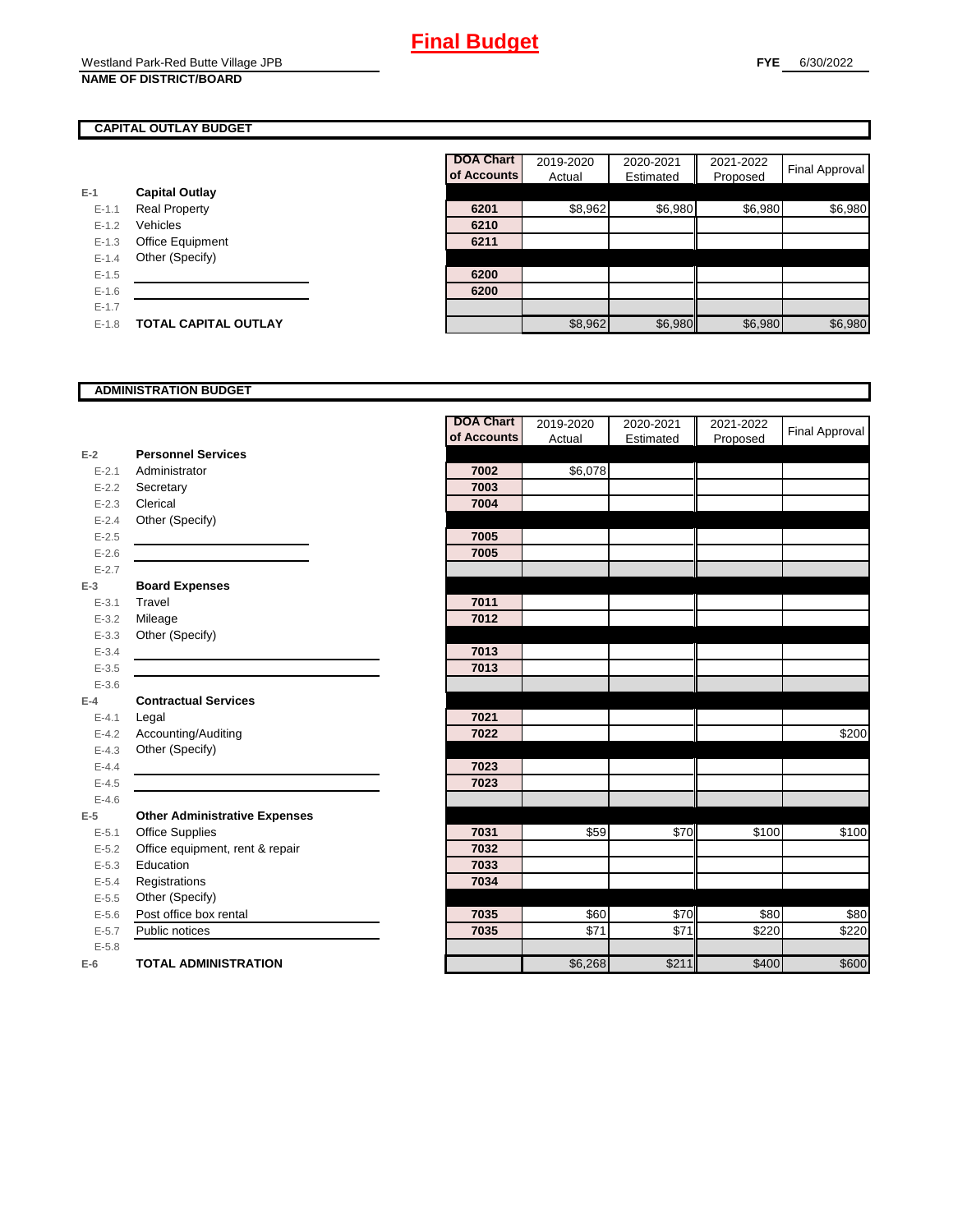## **Final Budget**

#### **OPERATIONS BUDGET**

|                        |                                        | <b>DOA Chart</b><br>of Accounts | 2019-2020 | 2020-2021 | 2021-2022 | Final Approval |
|------------------------|----------------------------------------|---------------------------------|-----------|-----------|-----------|----------------|
| $E-7$                  | <b>Personnel Services</b>              |                                 | Actual    | Estimated | Proposed  |                |
| $E - 7.1$              | Wages--Operations                      | 7202                            | \$4,930   | \$4,320   | \$4,320   | \$4,320        |
| $E - 7.2$              | <b>Service Contracts</b>               | 7203                            |           |           |           |                |
| $E - 7.3$              | Other (Specify)                        |                                 |           |           |           |                |
|                        |                                        | 7204                            | \$1,150   | \$1,200   | \$4,000   | \$4,000        |
| $E - 7.4$<br>$E - 7.5$ | Labor                                  | 7204                            |           |           |           |                |
|                        |                                        |                                 |           |           |           |                |
| $E - 7.6$              |                                        |                                 |           |           |           |                |
| $E-8$                  | <b>Travel</b>                          | 7211                            |           |           |           |                |
| $E - 8.1$<br>$E - 8.2$ | Mileage<br>Other (Specify)             |                                 |           |           |           |                |
| $E - 8.3$              |                                        | 7212                            |           |           |           |                |
| $E - 8.4$              |                                        | 7212                            |           |           |           |                |
| $E - 8.5$              |                                        |                                 |           |           |           |                |
|                        | <b>Operating supplies (List)</b>       |                                 |           |           |           |                |
| $E-9$<br>$E - 9.1$     | repairs                                | 7220                            | \$1,500   | \$1,200   | \$9,500   | \$9,500        |
|                        |                                        | 7220                            |           |           |           |                |
| $E - 9.2$              |                                        | 7220                            |           |           |           |                |
| $E-9.3$                |                                        |                                 |           |           |           |                |
| $E - 9.4$              |                                        | 7220                            |           |           |           |                |
| $E-9.5$                |                                        |                                 |           |           |           |                |
| $E-10$                 | <b>Program Services (List)</b>         |                                 |           |           |           |                |
| $E - 10.1$             |                                        | 7230<br>7230                    |           |           |           |                |
| $E-10.2$               |                                        | 7230                            |           |           |           |                |
| $E-10.3$               |                                        |                                 |           |           |           |                |
| $E-10.4$               |                                        | 7230                            |           |           |           |                |
| $E-10.5$               |                                        |                                 |           |           |           |                |
| $E-11$                 | <b>Contractual Arrangements (List)</b> |                                 |           |           |           |                |
| $E-11.1$               |                                        | 7400<br>7400                    |           |           |           |                |
| $E-11.2$               |                                        | 7400                            |           |           |           |                |
| $E - 11.3$             |                                        |                                 |           |           |           |                |
| $E-11.4$               |                                        | 7400                            |           |           |           |                |
| $E-11.5$               |                                        |                                 |           |           |           |                |
| $E-12$                 | <b>Other operations (Specify)</b>      |                                 |           |           |           |                |
| $E-12.1$               |                                        | 7450                            |           |           |           |                |
| $E-12.2$               |                                        | 7450                            |           |           |           |                |
| $E-12.3$               |                                        | 7450                            |           |           |           |                |
| $E-12.4$               |                                        | 7450                            |           |           |           |                |
| $E-12.5$               |                                        |                                 |           |           |           |                |
| $E-13$                 | <b>TOTAL OPERATIONS</b>                |                                 | \$7,580   | \$6,720   | \$17,820  | \$17,820       |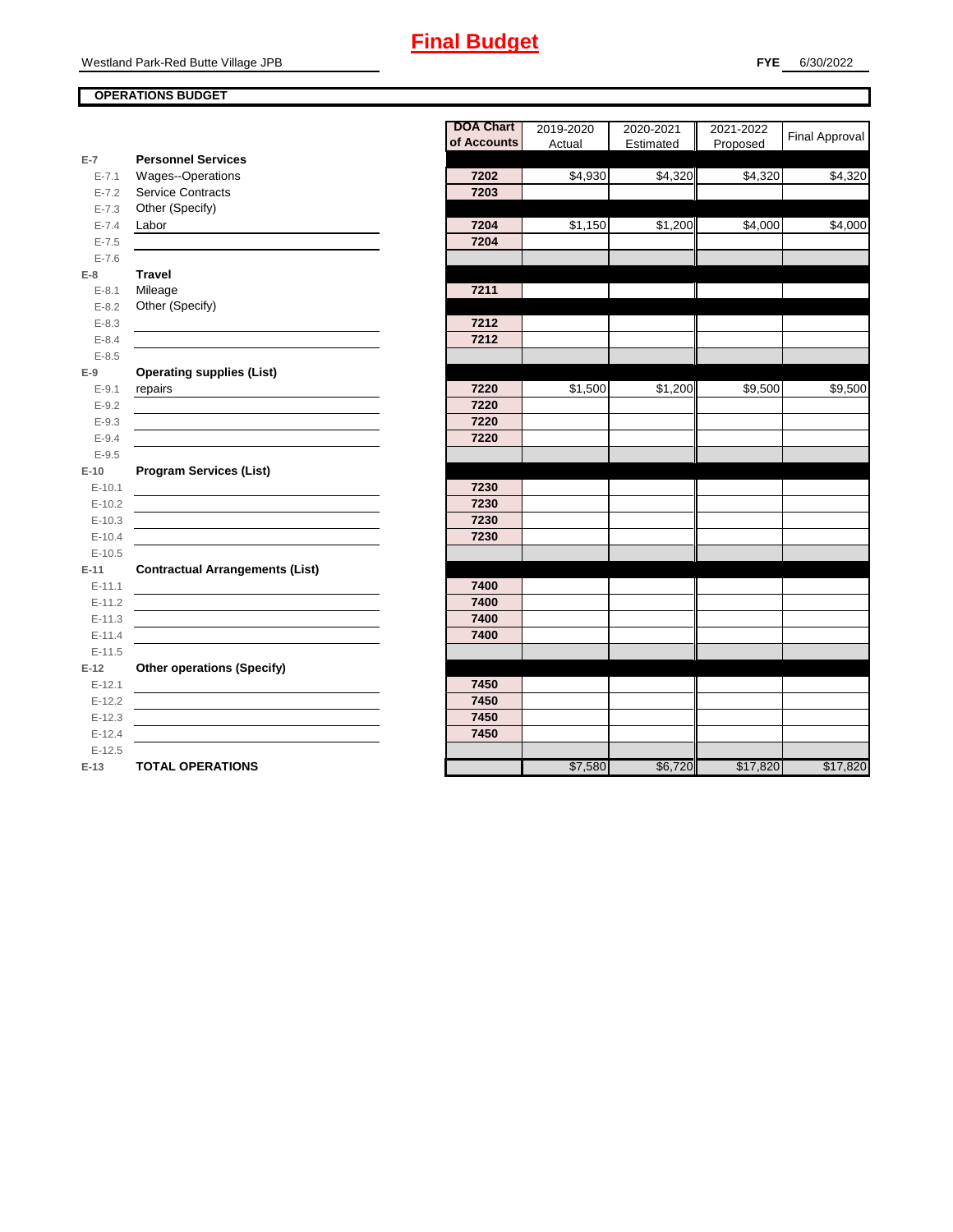#### **INDIRECT COSTS BUDGET**

|          |                              | <b>DOA Chart</b> | 2019-2020 | 2020-2021 | 2021-2022 | <b>Final Approval</b> |
|----------|------------------------------|------------------|-----------|-----------|-----------|-----------------------|
|          |                              | of Accounts      | Actual    | Estimated | Proposed  |                       |
| $E-14$   | Insurance                    |                  |           |           |           |                       |
| $E-14.1$ | Liability                    | 7502             | \$500     | \$500     | \$500     | \$500                 |
| $E-14.2$ | Buildings and vehicles       | 7503             |           |           |           |                       |
| $E-14.3$ | Equipment                    | 7504             |           |           |           |                       |
| $E-14.4$ | Other (Specify)              |                  |           |           |           |                       |
| $E-14.5$ | treasurer bond               | 7505             | \$100     | \$100     | \$100     | \$100                 |
| $E-14.6$ |                              | 7505             |           |           |           |                       |
| $E-14.7$ |                              |                  |           |           |           |                       |
| $E-15$   | Indirect payroll costs:      |                  |           |           |           |                       |
| $E-15.1$ | FICA (Social Security) taxes | 7511             |           |           |           |                       |
| $E-15.2$ | <b>Workers Compensation</b>  | 7512             |           |           |           |                       |
| $E-15.3$ | <b>Unemployment Taxes</b>    | 7513             |           |           |           |                       |
| $E-15.4$ | Retirement                   | 7514             |           |           |           |                       |
| $E-15.5$ | <b>Health Insurance</b>      | 7515             |           |           |           |                       |
| $E-15.6$ | Other (Specify)              |                  |           |           |           |                       |
| $E-15.7$ |                              | 7516             |           |           |           |                       |
| $E-15.8$ |                              | 7516             |           |           |           |                       |
| $E-15.9$ |                              |                  |           |           |           |                       |
|          |                              |                  |           |           |           |                       |
| $E-17$   | <b>TOTAL INDIRECT COSTS</b>  |                  | \$600     | \$600     | \$600     | \$600                 |

#### **DEBT SERVICE BUDGET**

| D-1 | <b>Debt Service</b> |  |
|-----|---------------------|--|
|     |                     |  |

D-1.1 Principal

D-1.2 **Interest** 

D-1.3 **Fees** 

**D-2 TOTAL DEBT SERVICE** 

| DOA Chart   | 2019-2020 | 2020-2021 | 2021-2022 |                |
|-------------|-----------|-----------|-----------|----------------|
| of Accounts | Actual    | Estimated | Proposed  | Final Approval |
|             |           |           |           |                |
| 6401        |           |           |           |                |
| 6410        |           |           |           |                |
| 6420        |           |           |           |                |
|             |           |           | 5Ο        |                |